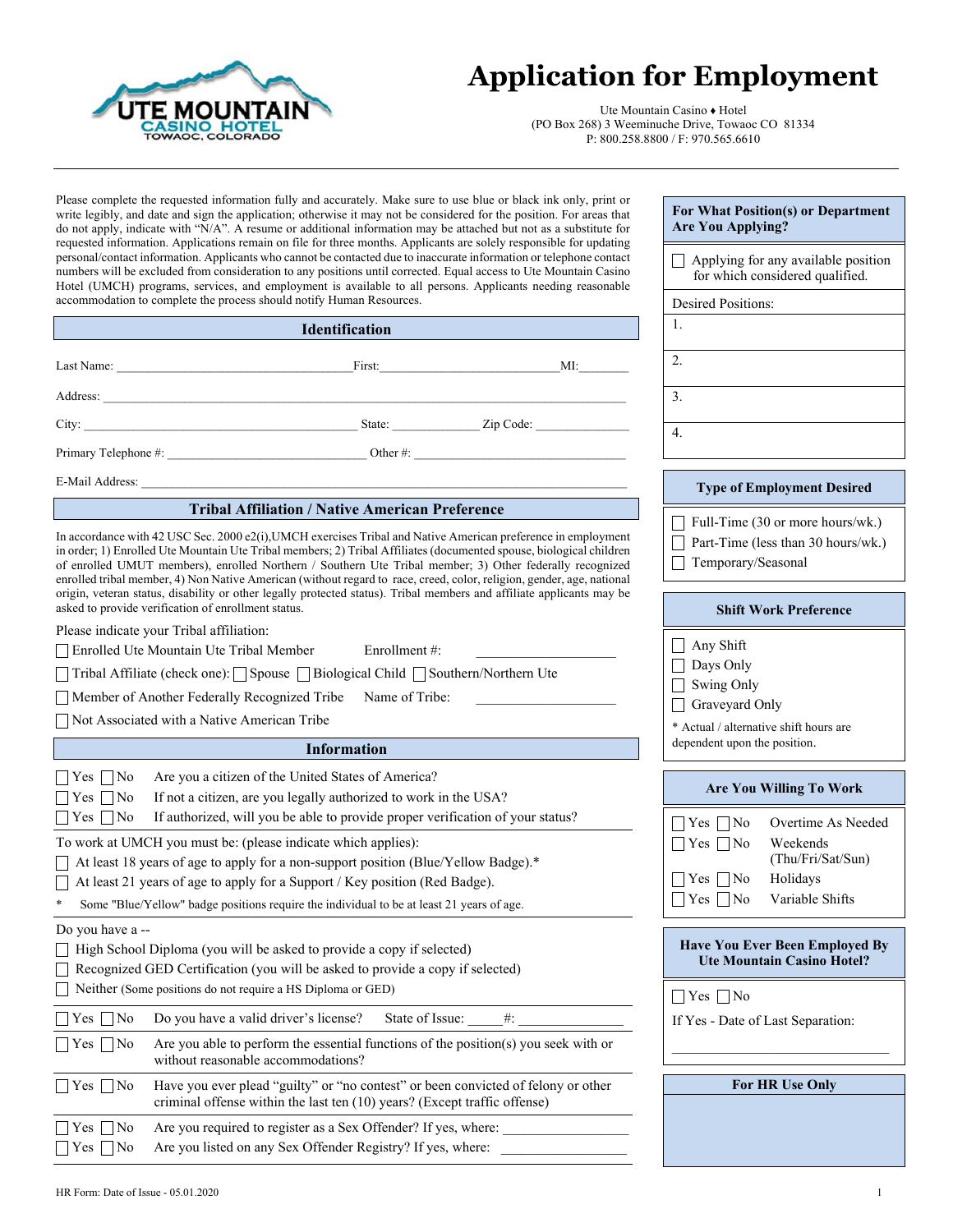### **Ute Mountain Casino** ♦ **Hotel ◄► Application For Employment**

|   | ۰,                  |
|---|---------------------|
| × | ۰,<br>۰,<br>٦<br>۰, |

| <b>Educational Information</b>                                                   |              |                    |                                             |  |  |  |
|----------------------------------------------------------------------------------|--------------|--------------------|---------------------------------------------|--|--|--|
| If You Earned a General Education Diploma (GED) – Name of the certifying program | City / State | Year<br>Received   |                                             |  |  |  |
| High School                                                                      | City / State | Years<br>Completed | Diploma or Degree Received / Field of Study |  |  |  |
| Some College Courses (No Degree)                                                 | City / State | Years<br>Completed | Courses of Study                            |  |  |  |
| College or University (Degreed)                                                  | City / State | Years<br>Completed | Diploma or Degree Received / Field of Study |  |  |  |
| Trade or Vocational School                                                       | City / State | Years<br>Completed | Diploma or Degree Received / Field of Study |  |  |  |
| Other Certified Specialized Training                                             | City / State | Years<br>Completed | Certification Received / Field of Study     |  |  |  |

#### **U.S. Military Service**

I have not served in the U.S. Armed Forces

I have served in the U.S. Armed Forces (You will be asked to provide a copy of your DD214 if selected)

| <b>Additional Contact Information</b> |          |              |  |  |  |
|---------------------------------------|----------|--------------|--|--|--|
| Name                                  | Contact# | Relationship |  |  |  |
|                                       |          |              |  |  |  |
|                                       |          |              |  |  |  |

#### **Employment History**

Begin with your **most recent** employment experience and cover at least the past 5 years. Please print. Be sure to accurately complete all requested information. Feel free to attach additional documents including a resume regarding other employment or experiences relevant to the position for which applying. However, attachments, including a resume, may not be provided as substitutes for the requested information.

| <b>Most Recent Employment:</b>    |                      |                                                                                                                                                    |                                                                                              |
|-----------------------------------|----------------------|----------------------------------------------------------------------------------------------------------------------------------------------------|----------------------------------------------------------------------------------------------|
| Dates Employed:<br>From $(M/Y)$ : | Job Title:           |                                                                                                                                                    | Full-Time<br>Part-Time<br>$\overline{\overline{\smash{\big)}\text{Other}}}$<br>Self Employed |
| To $(M/Y)$ :                      |                      |                                                                                                                                                    |                                                                                              |
| Final Rate of Pay:                | Employer / Location: |                                                                                                                                                    | Employer Contact #:                                                                          |
| Per                               |                      |                                                                                                                                                    |                                                                                              |
| Reason For Leaving:               |                      | Briefly described the work performed or the skills utilized (make sure to list any work or skills relevant to<br>the position for which applying): |                                                                                              |

| <b>Next Most Recent Employment:</b> |                      |                                                                                                                                                    |                                                  |  |  |  |
|-------------------------------------|----------------------|----------------------------------------------------------------------------------------------------------------------------------------------------|--------------------------------------------------|--|--|--|
| Dates Employed:<br>From $(M/Y)$ :   | Job Title:           |                                                                                                                                                    | Full-Time<br>Part-Time<br>Self Employed<br>Other |  |  |  |
| To $(M/Y)$ :                        |                      |                                                                                                                                                    |                                                  |  |  |  |
| Final Rate of Pay:                  | Employer / Location: |                                                                                                                                                    | Employer Contact #:                              |  |  |  |
| Per                                 |                      |                                                                                                                                                    |                                                  |  |  |  |
| Reason For Leaving:                 |                      | Briefly described the work performed or the skills utilized (make sure to list any work or skills relevant to<br>the position for which applying): |                                                  |  |  |  |